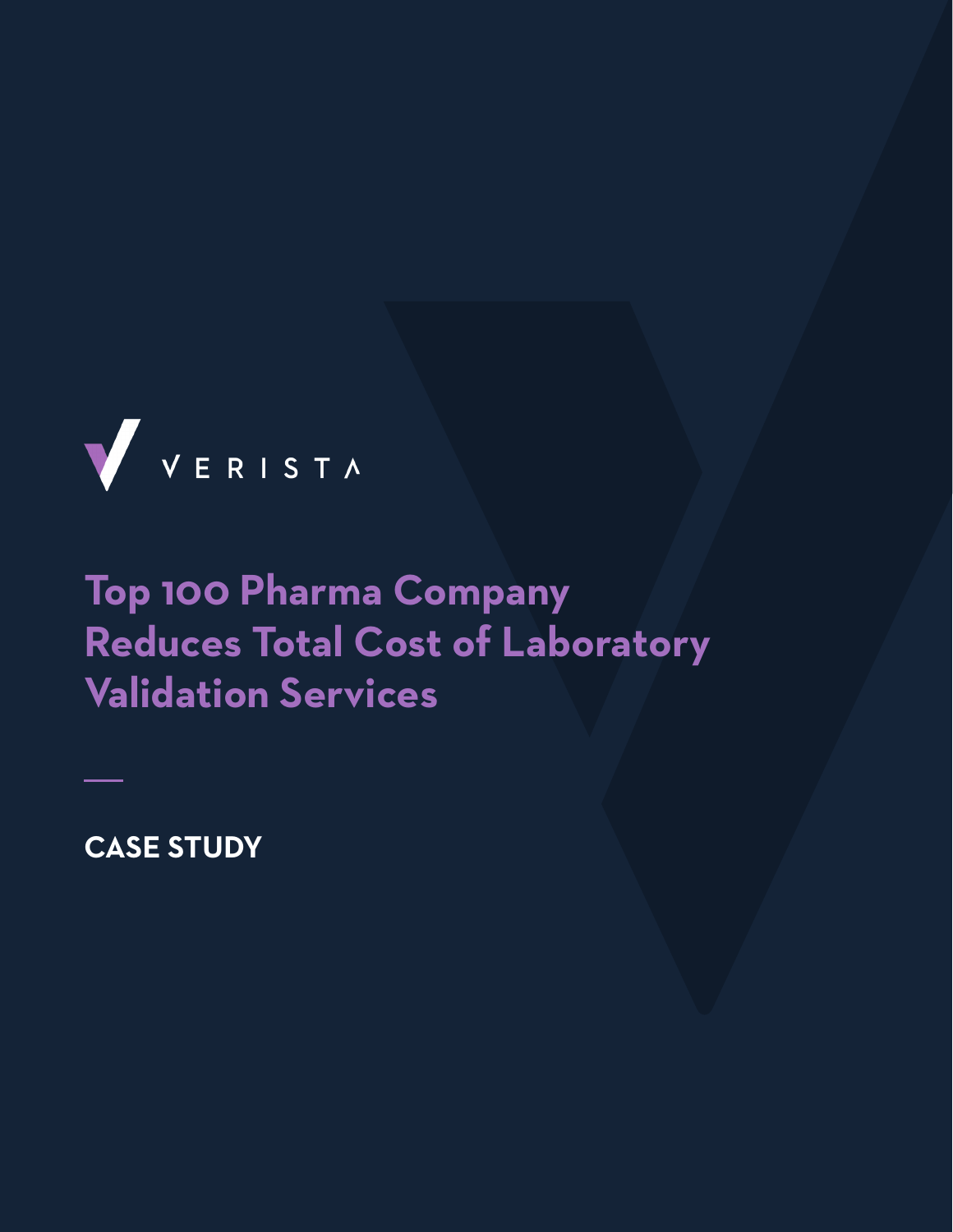

#### **OVERVIEW**

- ✓ **Client Situation:** A top 100 pharmaceutical client built three new laboratories for testing and release of a new medication which contained over 48 new laboratory instruments (HPLCs, GCs, AAs, FTIRs, TOCs, etc.)
- ✓ **Regulatory Demand:** To meet FDA regulations the client needed to validate the systems used in the testing and release of the products.
- ✓ **Client Challenge:** The client did not have expert resources available to complete the project in the desired time frame.

## **SOLUTION**

- ✓ **Proven Expertise and Program Management Framework:** A team of 9 skilled CSV resources, including 1 lead and 8 specialists, were assigned to develop and execute the following deliverables for all 48 systems:
	- System Requirements
	- Risk Assessment
	- System Configuration Specification
	- Installation Qualification
- Operational Qualification
- Performance Qualification
- Traceability Matrix
- Validation Summary Report

**Our experts team up with some of the world's most recognizable brands in the life science industry, solving critical and complex business challenges from research to manufacturing to post-marketing with clarity and confidence. Verista is about making sure that your business, operations and products are optimized, compliant, and consistently high-quality.**